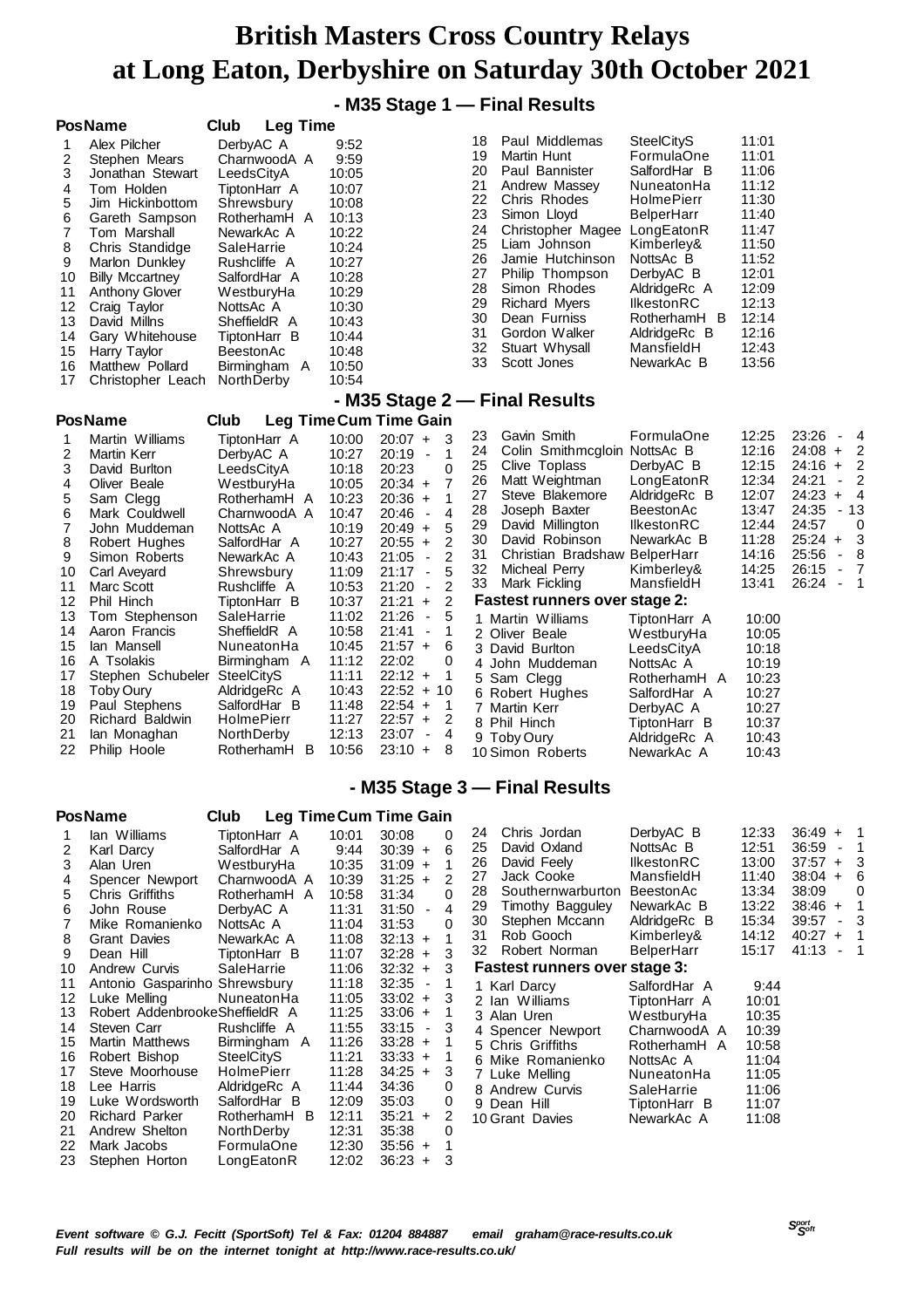### **- M35 Stage 4 — Final Results**

|                                                                                                                          | <b>PosName</b>                                                                                                                                                                                                                                                                                                                                                                             | Club                                                                                                                                                                                                                                                                                                                                               |                                                                                                                                                                                                   | <b>Leg TimeCum Time Gain</b>                                                                                                                                                                                                                                                                                                                                                                                                                                                                                                                                              |                                                                                                                                                                                                                                                                                                                                                                                                                                                                                       |                                                                                                                                                                                                                                                                                                     |                                                                                                                                                                                 |                                                                                                                                                                                                                                           |                                                             |
|--------------------------------------------------------------------------------------------------------------------------|--------------------------------------------------------------------------------------------------------------------------------------------------------------------------------------------------------------------------------------------------------------------------------------------------------------------------------------------------------------------------------------------|----------------------------------------------------------------------------------------------------------------------------------------------------------------------------------------------------------------------------------------------------------------------------------------------------------------------------------------------------|---------------------------------------------------------------------------------------------------------------------------------------------------------------------------------------------------|---------------------------------------------------------------------------------------------------------------------------------------------------------------------------------------------------------------------------------------------------------------------------------------------------------------------------------------------------------------------------------------------------------------------------------------------------------------------------------------------------------------------------------------------------------------------------|---------------------------------------------------------------------------------------------------------------------------------------------------------------------------------------------------------------------------------------------------------------------------------------------------------------------------------------------------------------------------------------------------------------------------------------------------------------------------------------|-----------------------------------------------------------------------------------------------------------------------------------------------------------------------------------------------------------------------------------------------------------------------------------------------------|---------------------------------------------------------------------------------------------------------------------------------------------------------------------------------|-------------------------------------------------------------------------------------------------------------------------------------------------------------------------------------------------------------------------------------------|-------------------------------------------------------------|
| 1<br>2<br>3<br>4<br>5<br>6<br>7<br>8<br>9<br>10<br>11<br>12<br>13<br>14<br>15<br>16<br>17<br>18<br>19<br>20<br>21<br>22  | Robert Meredith<br>Bruno Lima<br>Aidan Johnson<br><b>Bruce Raeside</b><br>Robin Phillips<br>Graham Peacock<br>Daniel Wheat<br>lan Stevens<br>Jon Smalley<br>Daniel Brazier<br>Stephen Waters<br>Amir Nanpazi<br><b>Matt Gresty</b><br>Mark Fanning<br>Tim Holt<br>John Sutherns<br>John Lloyd<br>Anthony Alldread<br><b>Peter Everitt</b><br>Keith Charles<br>Carl Baxter<br>Steven Weston | TiptonHarr A<br>SalfordHar A<br>RotherhamH A<br>NottsAc A<br>WestburyHa<br>CharnwoodA A<br>NewarkAc A<br>DerbyAC A<br>SaleHarrie<br>TiptonHarr B<br>Shrewsbury<br>SheffieldR A<br>Birmingham A<br>AldridgeRc A<br><b>SteelCityS</b><br><b>HolmePierr</b><br>SalfordHar B<br>Rushcliffe A<br>NuneatonHa<br>RotherhamH B<br>LongEatonR<br>NorthDerby | 9:56<br>10:17<br>10:24<br>10:07<br>11:27<br>11:35<br>10:59<br>11:39<br>11:26<br>11:41<br>11:45<br>11:48<br>11:48<br>10:47<br>11:51<br>11:47<br>11:39<br>13:50<br>14:53<br>13:00<br>11:59<br>12:53 | 40:04<br>0<br>40:56<br>0<br>2<br>$41:58 +$<br>3<br>42:00<br>$+$<br>42:36<br>2<br>$\blacksquare$<br>43:00<br>2<br>$\overline{\phantom{a}}$<br>$43:12 +$<br>$\mathbf{1}$<br>43:29<br>2<br>$\blacksquare$<br>$43:58 +$<br>$\mathbf{1}$<br>$\mathbf{1}$<br>44:09<br>$\overline{\phantom{a}}$<br>44:20<br>0<br>1<br>$44:54 +$<br>2<br>$45:16 +$<br>$45:23 +$<br>4<br>$45:24 +$<br>1<br>$46:12 +$<br>1<br>$\overline{2}$<br>$46:42 +$<br>47:05<br>4<br>$\overline{\phantom{a}}$<br>47:55<br>7<br>$\blacksquare$<br>48:21<br>0<br>$48:22 +$<br>2<br>48:31<br>1<br>$\overline{a}$ | 23<br>Neil Halstead<br>24<br>Wai(hombie) Shin<br>25<br><b>Matthew Nutt</b><br>26<br>David Cross<br>27<br>Darran Furness<br>28<br>Allan Wilson<br>29<br>Carl Braithwaite<br>30<br>Jason Buckley<br>31<br>Philip Brayford<br>32<br>Anthony Marchant<br><b>Fastest runners over stage 4:</b><br>1 Robert Meredith<br>2 Bruce Raeside<br>3 Bruno Lima<br>4 Aidan Johnson<br>5 Mark Fanning<br>6 Daniel Wheat<br>7 Neil Halstead<br>8 Jon Smalley<br>9 Robin Phillips<br>10 Graham Peacock | MansfieldH<br>DerbyAC B<br>FormulaOne<br>BeestonAc<br><b>IlkestonRC</b><br>NottsAc B<br>NewarkAc B<br>Kimberley&<br>AldridgeRc B<br>BelperHarr<br>TiptonHarr A<br>NottsAc A<br>SalfordHar A<br>RotherhamH A<br>AldridgeRc A<br>NewarkAc A<br>MansfieldH<br>SaleHarrie<br>WestburyHa<br>CharnwoodA A | 11:05<br>12:40<br>13:36<br>12:26<br>12:45<br>13:53<br>13:01<br>11:36<br>12:21<br>14:45<br>9:56<br>10:07<br>10:17<br>10:24<br>10:47<br>10:59<br>11:05<br>11:26<br>11:27<br>11:35 | 49:09 +<br>49:29<br>49:32<br>$\overline{\phantom{a}}$<br>$50:35 +$<br>50:42<br>÷,<br>50:52<br>$\blacksquare$<br>51:47<br>$52:03 +$<br>52:18<br>$\blacksquare$<br>55:58                                                                    | 4<br>0<br>3<br>$\overline{c}$<br>1<br>3<br>0<br>1<br>1<br>0 |
|                                                                                                                          |                                                                                                                                                                                                                                                                                                                                                                                            |                                                                                                                                                                                                                                                                                                                                                    |                                                                                                                                                                                                   |                                                                                                                                                                                                                                                                                                                                                                                                                                                                                                                                                                           | - M35 Stage 5 - Final Results                                                                                                                                                                                                                                                                                                                                                                                                                                                         |                                                                                                                                                                                                                                                                                                     |                                                                                                                                                                                 |                                                                                                                                                                                                                                           |                                                             |
|                                                                                                                          | <b>PosName</b>                                                                                                                                                                                                                                                                                                                                                                             | Club                                                                                                                                                                                                                                                                                                                                               |                                                                                                                                                                                                   | <b>Leg Time Cum Time Gain</b>                                                                                                                                                                                                                                                                                                                                                                                                                                                                                                                                             |                                                                                                                                                                                                                                                                                                                                                                                                                                                                                       |                                                                                                                                                                                                                                                                                                     |                                                                                                                                                                                 |                                                                                                                                                                                                                                           |                                                             |
| 1<br>2<br>3<br>4<br>5<br>6<br>$\overline{7}$<br>8<br>9<br>10<br>11<br>12<br>13<br>14<br>15<br>16<br>17<br>18<br>19<br>20 | Jonathan Carter<br>Will Beauchamp<br>Alastair Watson<br><b>Richard Harris</b><br>Paul Harmer<br>Robert Lindsay<br>Ewan Paton<br>Peter Middleton<br>Russell Parkin<br>Daniel Robinson<br>Aaron Steele<br>Darren Hands<br><b>Christopher Moss</b><br>Michael Morley<br>Malcolm Baggaley<br>Matt Keyworth<br>Paul Creighton<br>Daniel Hawley<br>Wayne Church<br>Andrew Offor                  | TiptonHarr A<br>SalfordHar A<br>NottsAc A<br>RotherhamH A<br>CharnwoodA A<br>NewarkAc A<br>WestburyHa<br>Shrewsbury<br>DerbyAC A<br>Birmingham A<br>SaleHarrie<br>TiptonHarr B<br>SheffieldR A<br>AldridgeRc A<br><b>SteelCityS</b><br><b>HolmePierr</b><br>SalfordHar B<br>LongEatonR<br>NorthDerby<br>NuneatonHa                                 | 10:03<br>9:54<br>9:30<br>10:49<br>11:02<br>10:51<br>11:39<br>10:22<br>11:41<br>10:06<br>11:47<br>11:51<br>11:19<br>10:51<br>12:02<br>11:41<br>11:43<br>10:54<br>12:10<br>13:19                    | 50:07<br>0<br>0<br>50:50<br>$51:30 +$<br>1<br>52:47<br>1<br>$\overline{\phantom{a}}$<br>$54:02 +$<br>1<br>$\mathbf{1}$<br>$54:03 +$<br>$\overline{2}$<br>54:15<br>$\overline{\phantom{a}}$<br>$54:42 +$<br>3<br>1<br>55:10<br>$\overline{\phantom{a}}$<br>3<br>$55:22 +$<br>2<br>55:45<br>$\overline{\phantom{a}}$<br>2<br>56:00<br>$\blacksquare$<br>1<br>56:13<br>$\overline{\phantom{a}}$<br>0<br>56:14<br>57:26<br>0<br>57:53<br>0<br>58:25<br>0<br>3<br>$59:16 +$<br>3<br>$1:00:41 +$<br>$1:01:14 -$<br>1<br>5                                                       | 22<br>Simon White<br>23<br>Richard Bradbury<br>24<br>Geoffrey Gregory<br>25<br>Ryan Stocks<br>26<br>Steve Taylor<br>27<br>Peter Dimbleby<br>28<br>Steve Leek<br>29<br>Stephen Davies<br>Godfrey Sequeira<br>30<br>Fastest runners over stage 5:<br>1 Alastair Watson<br>2 Will Beauchamp<br>3 Jonathan Carter<br>4 Daniel Robinson<br>5 Peter Middleton<br>6 Richard Harris<br>7 Michael Morley<br>8 Robert Lindsay<br>9 Daniel Hawley<br>10 Paul Harmer                              | <b>IlkestonRC</b><br>Rushcliffe A<br>NewarkAc B<br>Kimberley&<br>FormulaOne<br>AldridgeRc B<br>NottsAc B<br>MansfieldH<br>DerbyAC B<br>NottsAc A<br>SalfordHar A<br>TiptonHarr A<br>Birmingham A<br>Shrewsbury<br>RotherhamH A<br>AldridgeRc A<br>NewarkAc A<br>LongEatonR<br>CharnwoodA A          | 15:18<br>9:30<br>9:54<br>10:03<br>10:06<br>10:22<br>10:49<br>10:51<br>10:51<br>10:54<br>11:02                                                                                   | $11:53$ $1:02:35+$<br>15:58 1:03:03<br>$\blacksquare$<br>11:39 1:03:26 +<br>$12:22$ $1:04:25+$<br>1:04:50<br>$\blacksquare$<br>$12:35$ $1:04:53 +$<br>14:10 1:05:02<br>17:02 1:06:11<br>$\blacksquare$<br>18:00 1:07:29<br>$\blacksquare$ | -5<br>5<br>5<br>5<br>1<br>4<br>0<br>6<br>6                  |
| 21                                                                                                                       | David Nelson                                                                                                                                                                                                                                                                                                                                                                               | <b>BeestonAc</b>                                                                                                                                                                                                                                                                                                                                   | 11:54                                                                                                                                                                                             | $1:02:29+$                                                                                                                                                                                                                                                                                                                                                                                                                                                                                                                                                                | <b>Fastest of all legs</b>                                                                                                                                                                                                                                                                                                                                                                                                                                                            |                                                                                                                                                                                                                                                                                                     |                                                                                                                                                                                 |                                                                                                                                                                                                                                           |                                                             |

1 Alastair Watson NottsAc A 9:30 (5) 2 Karl Darcy SalfordHar A 9:44 (3)<br>3 Alex Pilcher DerbyAC A 9:52 (1) 3 Alex Pilcher DerbyAC A Will Beauchamp SalfordHar A 9:54 (5) Robert Meredith TiptonHarr A 9:56 (4)<br>Stephen Mears CharnwoodA A 9:59 (1) 6 Stephen Mears CharnwoodA A Martin Williams TiptonHarr A 10:00 (2) Ian Williams TiptonHarr A 10:01 (3) Jonathan Carter TiptonHarr A 10:03 (5) 10 Oliver Beale WestburyHa 10:05 (2) = Jonathan Stewart LeedsCityA 10:05 (1)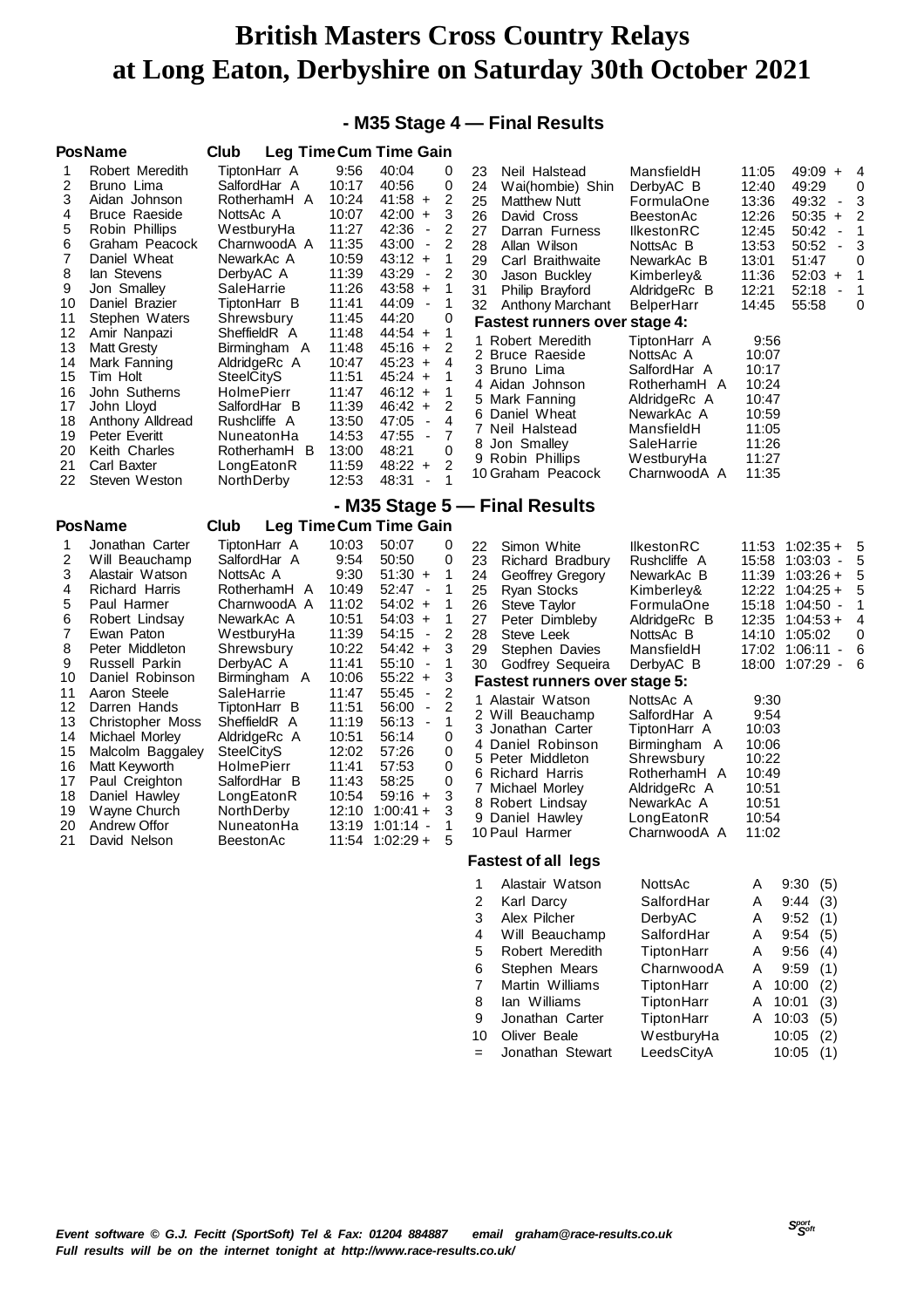|   |                                                               |            |                              |             | M35                        |              |                | -Team Results - Final                                                                                                                                |  |
|---|---------------------------------------------------------------|------------|------------------------------|-------------|----------------------------|--------------|----------------|------------------------------------------------------------------------------------------------------------------------------------------------------|--|
|   |                                                               |            |                              |             |                            |              |                | (nn) is team position after the appropriate stage.                                                                                                   |  |
|   | 1<br><b>Tipton Harriers</b>                                   |            |                              |             | A'                         | 50:07        |                | 59:16<br>18 Long Eaton RC                                                                                                                            |  |
|   | 1 Tom Holden                                                  | (4)        | 10:07                        | 2           | <b>Martin Williams</b>     | (1)          | 10:00          | 1 Christopher Magee (24) 11:47<br>Matt Weightman<br>$(26)$ 12:34<br>2                                                                                |  |
|   | 3 Ian Williams<br>5 Jonathan Carter                           | (1)<br>(1) | 10:01<br>10:03               | 4           | Robert Meredith            | (1)          | 9:56           | 4<br>3 Stephen Horton<br>$(23)$ 12:02<br>Carl Baxter<br>$(21)$ 11:59<br>5 Daniel Hawley<br>$(18)$ 10:54                                              |  |
|   | <b>Salford Harriers &amp; Ac</b><br>2                         |            |                              |             | 'А'                        | 50:50        |                | 1:00:41<br>19<br>North Derbyshire Rc                                                                                                                 |  |
|   | 1 Billy Mccartney                                             |            | $(10)$ 10:28                 | 2           | Robert Hughes              | (8)          | 10:27          | 1 Christopher Leach (17) 10:54<br>$(21)$ 12:13<br>2<br>lan Monaghan                                                                                  |  |
|   | 3 Karl Darcy                                                  | (2)        | 9:44                         | 4           | Bruno Lima                 | (2)          | 10:17          | 3 Andrew Shelton<br>$(21)$ 12:31<br>4<br>Steven Weston<br>$(22)$ 12:53                                                                               |  |
|   | 5 Will Beauchamp<br>3<br><b>Notts Ac</b>                      | (2)        | 9:54                         |             | 'А'                        | 51:30        |                | 5 Wayne Church<br>$(19)$ 12:10<br>20<br>1:01:14<br><b>Nuneaton Harriers</b>                                                                          |  |
|   | 1 Craig Taylor                                                | (12)       | 10:30                        | 2           | John Muddeman              | (7)          | 10:19          | 1 Andrew Massey<br>$(21)$ 11:12<br>Ian Mansell<br>$(15)$ 10:45<br>2                                                                                  |  |
|   | 3 Mike Romanienko                                             | (7)        | 11:04                        | 4           | <b>Bruce Raeside</b>       | (4)          | 10:07          | 4<br>3 Luke Melling<br>$(12)$ 11:05<br>Peter Everitt<br>$(19)$ 14:53                                                                                 |  |
|   | 5 Alastair Watson                                             | (3)        | 9:30                         |             |                            |              |                | 5 Andrew Offor<br>$(20)$ 13:19                                                                                                                       |  |
|   | <b>Rotherham Harriers &amp; Ac</b><br>4                       |            |                              |             | A'                         | 52:47        |                | 1:02:29<br>21<br><b>Beeston Ac</b>                                                                                                                   |  |
|   | 1 Gareth Sampson<br>3 Chris Griffiths                         | (6)<br>(5) | 10:13<br>10:58               | 2<br>4      | Sam Clegg<br>Aidan Johnson | (5)<br>(3)   | 10:23<br>10:24 | 1 Harry Taylor<br>$(15)$ 10:48<br>2<br>Joseph Baxter<br>$(28)$ 13:47<br>3 Southernwarburton (28)<br>13:34<br>4<br>$(26)$ 12:26<br>David Cross        |  |
|   | 5 Richard Harris                                              | (4)        | 10:49                        |             |                            |              |                | 5 David Nelson<br>$(21)$ 11:54                                                                                                                       |  |
|   | <b>Charnwood A C</b><br>5                                     |            |                              |             | 'А'                        | 54:02        |                | 1:02:35<br>22<br><b>Ilkeston RC</b>                                                                                                                  |  |
| 1 | Stephen Mears                                                 | (2)        | 9:59                         | 2           | Mark Couldwell             | (6)          | 10:47          | 1 Richard Myers<br>$(29)$ 12:13<br>David Millington<br>$(29)$ 12:44<br>2                                                                             |  |
|   | 3 Spencer Newport<br>5 Paul Harmer                            | (4)<br>(5) | 10:39<br>11:02               | 4           | Graham Peacock             | (6)          | 11:35          | 3 David Feely<br>13:00<br>4<br>$(27)$ 12:45<br>(26)<br>Darran Furness<br>5 Simon White<br>$(22)$ 11:53                                               |  |
|   | Newark Ac<br>6                                                |            |                              |             | 'А'                        | 54:03        |                | 23<br>$'A'$ 1:03:03<br><b>Rushcliffe Ac</b>                                                                                                          |  |
|   | 1 Tom Marshall                                                | (7)        | 10:22                        | 2           | Simon Roberts              | (9)          | 10:43          | 1 Marlon Dunkley<br>(9)<br>10:27<br>Marc Scott<br>$(11)$ 10:53<br>2                                                                                  |  |
|   | 3 Grant Davies                                                | (8)        | 11:08                        | 4           | Daniel Wheat               | (7)          | 10:59          | 3 Steven Carr<br>4<br>(14)<br>11:55<br>Anthony Alldread<br>$(18)$ 13:50                                                                              |  |
|   | 5 Robert Lindsay                                              | (6)        | 10:51                        |             |                            |              |                | 5<br><b>Richard Bradbury</b><br>15:58<br>(23)                                                                                                        |  |
|   | <b>Westbury Harriers</b><br>7<br>1 Anthony Glover             |            | $(11)$ 10:29                 | 2           | Oliver Beale               | 54:15<br>(4) | 10:05          | 'B' 1:03:26<br>24<br>Newark Ac<br>1 Scott Jones<br>David Robinson<br>$(33)$ 13:56<br>2<br>$(30)$ 11:28                                               |  |
|   | 3 Alan Uren                                                   | (3)        | 10:35                        | 4           | <b>Robin Phillips</b>      | (5)          | 11:27          | $(29)$ 13:22<br>4<br>3 Timothy Bagguley<br>Carl Braithwaite<br>$(29)$ 13:01                                                                          |  |
|   | 5 Ewan Paton                                                  | (7)        | 11:39                        |             |                            |              |                | 5 Geoffrey Gregory<br>$(24)$ 11:39                                                                                                                   |  |
|   | <b>Shrewsbury Ac</b><br>8                                     |            |                              |             |                            | 54:42        |                | 1:04:25<br>25<br><b>Kimberley &amp; District Striders</b>                                                                                            |  |
| 1 | Jim Hickinbottom                                              | (5)        | 10:08                        | 2           | Carl Aveyard               |              | $(10)$ 11:09   | 1 Liam Johnson<br>$(25)$ 11:50<br>2<br>Micheal Perry<br>$(32)$ 14:25                                                                                 |  |
|   | 3 Antonio Gasparinho (11)<br>5 Peter Middleton                | (8)        | 11:18<br>10:22               | 4           | Stephen Waters             |              | $(11)$ 11:45   | 3 Rob Gooch<br>$(31)$ 14:12<br>4<br>Jason Buckley<br>$(30)$ 11:36<br>5 Ryan Stocks<br>$(25)$ 12:22                                                   |  |
|   | 9<br>Derby AC                                                 |            |                              |             | A'                         | 55:10        |                | <b>Formula One Circuit Crew</b><br>1:04:50<br>26                                                                                                     |  |
|   | 1 Alex Pilcher                                                | (1)        | 9:52                         | 2           | Martin Kerr                | (2)          | 10:27          | 2<br>Martin Hunt<br>$(19)$ 11:01<br>Gavin Smith<br>$(23)$ 12:25<br>1                                                                                 |  |
|   | 3 John Rouse                                                  | (6)        | 11:31                        | 4           | lan Stevens                | (8)          | 11:39          | 3 Mark Jacobs<br>$(22)$ 12:30<br>4<br>Matthew Nutt<br>$(25)$ 13:36                                                                                   |  |
|   | 5 Russell Parkin                                              | (9)        | 11:41                        |             |                            |              |                | 5 Steve Taylor<br>$(26)$ 15:18                                                                                                                       |  |
|   | Birmingham Running Athletics & 'A'<br>10<br>1 Matthew Pollard |            | $(16)$ 10:50                 | $2^{\circ}$ | A Tsolakis                 | 55:22        | $(16)$ 11:12   | 'B' 1:04:53<br>27<br><b>Aldridge Rc</b><br>1 Gordon Walker<br>$(31)$ 12:16<br>2<br>Steve Blakemore<br>$(27)$ 12:07                                   |  |
|   | 3 Martin Matthews                                             |            | (15) 11:26                   | 4           | Matt Gresty                |              | $(13)$ 11:48   | 4<br>3 Stephen Mccann<br>$(30)$ 15:34<br>$(31)$ 12:21<br>Philip Brayford                                                                             |  |
|   | 5 Daniel Robinson                                             |            | $(10)$ 10:06                 |             |                            |              |                | 5 Peter Dimbleby<br>12:35<br>(27)                                                                                                                    |  |
|   | <b>Sale Harriers Manchester</b><br>11                         |            |                              |             |                            | 55:45        |                | 'B' 1:05:02<br>28<br><b>Notts Ac</b>                                                                                                                 |  |
|   | 1 Chris Standidge                                             | (8)        | 10:24                        | 2           | Tom Stephenson             |              | $(13)$ 11:02   | 1 Jamie Hutchinson<br>$(26)$ 11:52<br>2<br>Colin Smithmcgloin<br>$(24)$ 12:16<br>3 David Oxland<br>$(25)$ 12:51<br>Allan Wilson<br>$(28)$ 13:53<br>4 |  |
| 3 | Andrew Curvis<br>5 Aaron Steele                               |            | $(10)$ 11:06<br>$(11)$ 11:47 | 4           | Jon Smalley                |              | $(9)$ 11:26    | 5 Steve Leek<br>$(28)$ 14:10                                                                                                                         |  |
|   | <b>Tipton Harriers</b><br>12                                  |            |                              |             | 'В'                        | 56:00        |                | 29<br>1:06:11<br><b>Mansfield Harriers</b>                                                                                                           |  |
|   | 1 Gary Whitehouse                                             |            | $(14)$ 10:44                 | 2           | <b>Phil Hinch</b>          |              | $(12)$ 10:37   | 1 Stuart Whysall<br>$(32)$ 12:43<br>$(33)$ 13:41<br>2<br>Mark Fickling                                                                               |  |
|   | 3 Dean Hill                                                   | (9)        | 11:07                        | 4           | Daniel Brazier             |              | $(10)$ 11:41   | 3 Jack Cooke<br>Neil Halstead<br>$(27)$ 11:40<br>4<br>$(23)$ 11:05                                                                                   |  |
|   | 5 Darren Hands<br><b>Sheffield Rc</b><br>13                   |            | $(12)$ 11:51                 |             | 'А'                        | 56:13        |                | 5 Stephen Davies<br>$(29)$ 17:02<br>'B' 1:07:29<br><b>Derby AC</b><br>30                                                                             |  |
|   | 1 David Millns                                                |            | $(13)$ 10:43                 | 2           | Aaron Francis              |              | $(14)$ 10:58   | 1 Philip Thompson<br>$(27)$ 12:01<br>$(25)$ 12:15<br>Clive Toplass<br>2                                                                              |  |
|   | 3 Robert Addenbrooke (13) 11:25                               |            |                              | 4           | Amir Nanpazi               |              | $(12)$ 11:48   | 3 Chris Jordan<br>$(24)$ 12:33<br>4<br>$(24)$ 12:40<br>Wai(hombie) Shin                                                                              |  |
|   | 5 Christopher Moss (13) 11:19                                 |            |                              |             |                            |              |                | 5 Godfrey Sequeira<br>$(30)$ 18:00                                                                                                                   |  |
|   | 14<br>Aldridge Rc                                             |            |                              |             | A'                         | 56:14        |                | <b>Incomplete Teams:</b>                                                                                                                             |  |
|   | 1 Simon Rhodes                                                |            | $(28)$ 12:09                 | 2           | Toby Oury                  |              | $(18)$ 10:43   | 'В'<br><b>Rotherham Harriers &amp; Ac</b>                                                                                                            |  |
|   | 3 Lee Harris<br>5 Michael Morley                              |            | $(18)$ 11:44<br>$(14)$ 10:51 | 4           | Mark Fanning               |              | $(14)$ 10:47   | 1 Dean Furniss<br>$(30)$ 12:14<br>2<br><b>Philip Hoole</b><br>$(22)$ 10:56                                                                           |  |
|   | <b>Steel City Striders Rc</b><br>15                           |            |                              |             |                            | 57:26        |                | 3 Richard Parker<br>$(20)$ 12:11<br>$(20)$ 13:00<br>4<br>Keith Charles                                                                               |  |
|   | 1 Paul Middlemas                                              |            | $(18)$ 11:01                 | 2           | Stephen Schubeler          |              | $(17)$ 11:11   |                                                                                                                                                      |  |
|   | 3 Robert Bishop                                               |            | $(16)$ 11:21                 | 4           | <b>Tim Holt</b>            |              | $(15)$ 11:51   | <b>Belper Harriers</b>                                                                                                                               |  |
|   | 5 Malcolm Baggaley                                            |            | $(15)$ 12:02                 |             |                            | 57:53        |                | 1 Simon Lloyd<br>$(23)$ 11:40<br>Christian Bradshaw<br>$(31)$ 14:16<br>2<br>3 Robert Norman<br>$(32)$ 15:17<br>$(32)$ 14:45<br>4<br>Anthony Marchant |  |
|   | <b>Holme Pierrepont Rc</b><br>16<br>1 Chris Rhodes            |            | $(22)$ 11:30                 | 2           | Richard Baldwin            |              | $(20)$ 11:27   |                                                                                                                                                      |  |
|   | 3 Steve Moorhouse                                             |            | $(17)$ 11:28                 | 4           | John Sutherns              |              | $(16)$ 11:47   | <b>Leeds City AC</b>                                                                                                                                 |  |
|   | 5 Matt Keyworth                                               |            | $(16)$ 11:41                 |             |                            |              |                | 1 Jonathan Stewart (3)<br>10:05<br>David Burlton<br>$(3)$ 10:18<br>2                                                                                 |  |
|   | <b>Salford Harriers &amp; Ac</b><br>17                        |            |                              |             | 'В'                        | 58:25        |                |                                                                                                                                                      |  |
|   | 1 Paul Bannister<br>3 Luke Wordsworth                         |            | $(20)$ 11:06                 | 2           | Paul Stephens              |              | $(19)$ 11:48   |                                                                                                                                                      |  |
|   | 5 Paul Creighton                                              |            | $(19)$ 12:09<br>$(17)$ 11:43 | 4           | John Lloyd                 |              | $(17)$ 11:39   |                                                                                                                                                      |  |

 *Soft Event software © G.J. Fecitt (SportSoft) Tel & Fax: 01204 884887 email graham@race-results.co.uk Full results will be on the internet tonight at http://www.race-results.co.uk/*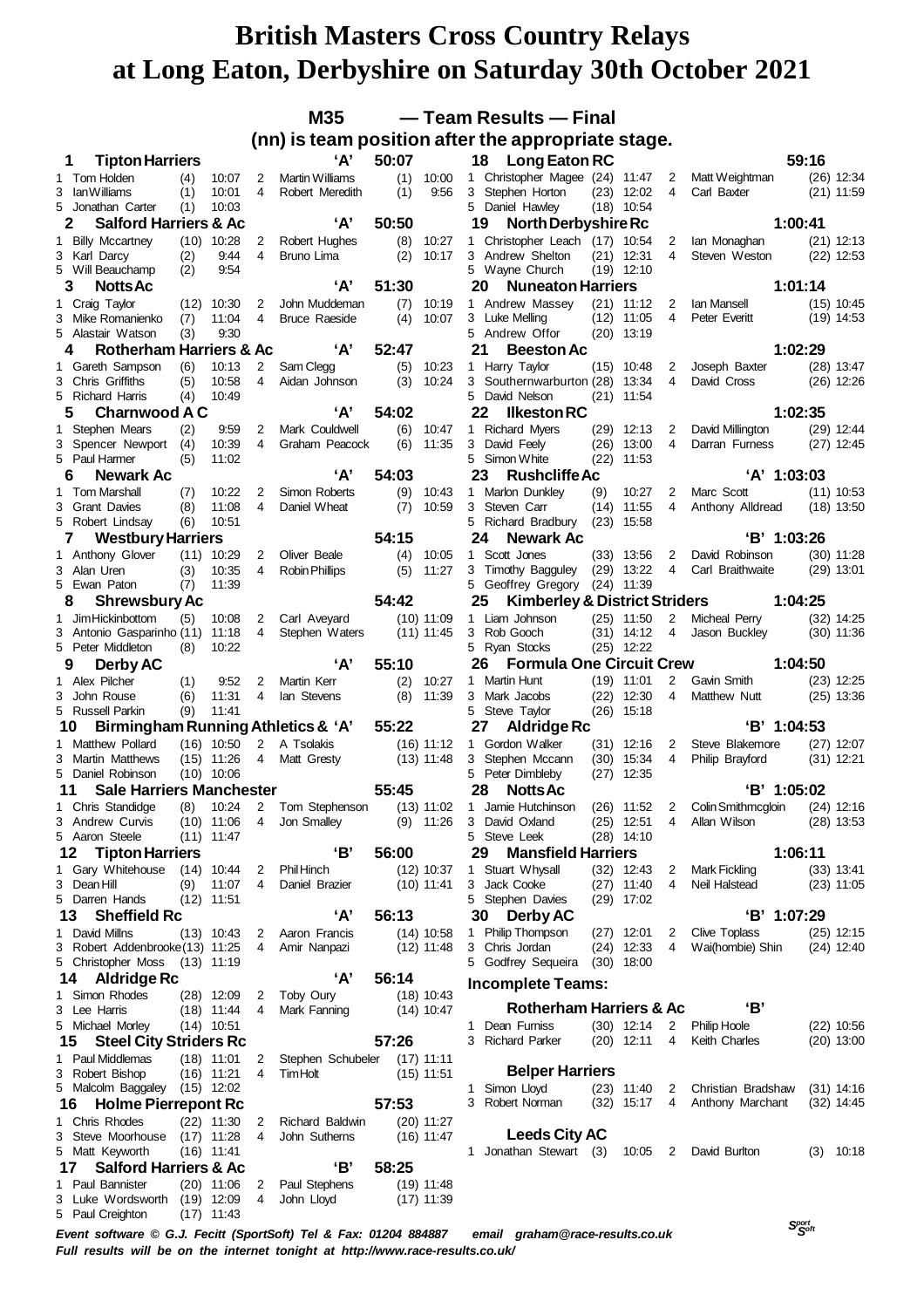### **- M45 Stage 1 — Final Results**

|              | <b>PosName</b>                                                                                                                                  | Club<br>Leg Time                                                                                                    |                                                                               |                                              |                                                                                                                         |                                                                                                    |                                                                      |
|--------------|-------------------------------------------------------------------------------------------------------------------------------------------------|---------------------------------------------------------------------------------------------------------------------|-------------------------------------------------------------------------------|----------------------------------------------|-------------------------------------------------------------------------------------------------------------------------|----------------------------------------------------------------------------------------------------|----------------------------------------------------------------------|
| 5.<br>6<br>8 | Mick Hill<br>James Mackie<br>David Hudson<br>David Cass<br>Damian Davies<br>Graham Moffatt<br>James Read<br>Adrian Fisher<br><b>Gary Morley</b> | LeedsC 45<br>Wirral 45<br>Salford45<br>Sutton 45<br>Newark 45<br>Rushcli45 A<br>Ilkestn45<br>SteelCi45<br>Mansfld45 | 10:04<br>10:26<br>10:47<br>10:51<br>10:56<br>11:25<br>11:31<br>11:32<br>11:38 | 10<br>11<br>12<br>13<br>14<br>15<br>16<br>17 | Michael Lyons<br>Paul Lewis<br>David Davies<br>James Ward<br>Andrew Wardle<br>Andrew Law<br>Tim Boursnell<br>Guy Wilkes | Beeston45<br>LongEat45B<br>W&B45<br>Rolls 45<br>Rushcli45 B<br>Sparkhi45<br>BelperM45<br>LongEat45 | 11:54<br>12:05<br>12:52<br>12:58<br>13:47<br>14:06<br>14:19<br>15:48 |

### **- M45 Stage 2 — Final Results**

|    | <b>PosName</b>          | <b>Club</b> |       | Leg Time Cum Time Gain        |          |                                      |             |       |             |      |
|----|-------------------------|-------------|-------|-------------------------------|----------|--------------------------------------|-------------|-------|-------------|------|
|    | Jonathan Walton         | LeedsC 45   | 10:26 | 20:30                         | $\Omega$ | Matt Peel<br>16                      | LongEat45   | 14:36 | $30:24 + 1$ |      |
|    | Jan Bailey              | Newark 45   | 10:11 | $21:07 +$                     | 3        | Richard Hickling<br>17               | BelperM45   | 17:41 | 32:00       | $-1$ |
| 3  | Mark Collier            | Salford45   | 10:44 | 21:31                         | 0        | <b>Fastest runners over stage 2:</b> |             |       |             |      |
| 4  | <b>Mark Sutton</b>      | Wirral 45   | 11:49 | 22:15<br>-2<br>$\blacksquare$ |          | 1 Jan Bailey                         | Newark 45   | 10:11 |             |      |
| 5. | Mark Outram             | Ilkestn45   | 11:38 | $23:09 +$                     | 2        | 2 Jonathan Walton                    | LeedsC 45   | 10:26 |             |      |
| 6  | Nicholas Bayley         | Rushcli45 A | 11:47 | 23:12                         | 0        | 3 Mark Collier                       | Salford45   | 10:44 |             |      |
|    | Paul Hillman            | Sutton 45   | 12:34 | $23:25 -$<br>-3               |          | 4 Mark Outram                        | Ilkestn45   | 11:38 |             |      |
| 8  | Phillip Shaw            | Mansfld45   | 12:00 | $23:38 +$                     |          | 5 Gareth Briggs                      | W&B 45      | 11:42 |             |      |
| 9  | Tom Bassindale          | SteelCi45   | 12:13 | $23:45 -$                     | -1       | 6 Nicholas Bayley                    | Rushcli45 A | 11:47 |             |      |
| 10 | <b>Barrie Humphriss</b> | Beeston45   | 12:31 | 24:25                         | 0        | 7 Mark Sutton                        | Wirral 45   | 11:49 |             |      |
| 11 | Gareth Briggs           | W&B45       | 11:42 | $24:34 +$                     |          | 8 Phillip Shaw                       | Mansfld45   | 12:00 |             |      |
| 12 | Gary King               | LongEat45B  | 14:09 | $26:14 -$                     |          | 9 Tom Bassindale                     | SteelCi45   | 12:13 |             |      |
| 13 | lan Page                | Rolls 45    | 14:00 | 26:58                         | 0        | 10 Barrie Humphriss                  | Beeston45   | 12:31 |             |      |
| 14 | Nicholas Quilty         | Rushcli45 B | 13:46 | 27:33                         | 0        |                                      |             |       |             |      |
| 15 | Robert Mills            | Sparkhi45   | 14:28 | 28:34                         | 0        |                                      |             |       |             |      |
|    |                         |             |       |                               |          | - M45 Stage 3 – Final Results        |             |       |             |      |
|    | <b>PosName</b>          | Club        |       | Lea TimeCum Time Gain         |          |                                      |             |       |             |      |

| 1  | Alan Buckley     | LeedsC 45   | 10:36 | 31:06                             | 0                       |
|----|------------------|-------------|-------|-----------------------------------|-------------------------|
| 2  | James Kovacs     | Salford45   | 10:49 | $32:20 +$                         | 1                       |
| 3  | Adrian Dix       | Newark 45   | 11:43 | $32:50 -$                         | 1                       |
| 4  | Stephen Spence   | Wirral 45   | 11:30 | 33:45                             | 0                       |
| 5  | David Gandee     | Rushcli45 A | 11:40 | $34:52 +$                         | 1                       |
| 6  | Dean Cross       | Sutton 45   | 12:03 | $35:28 +$                         | $\overline{\mathbf{1}}$ |
| 7  | Wei Chen         | SteelCi45   | 12:24 | $36:09 +$                         | 2                       |
| 8  | Richard lliffe   | Ilkestn45   | 13:08 | 36:17<br>$\overline{\phantom{a}}$ | 3                       |
| 9  | David Norman     | W&B 45      | 12:26 | $37:00 +$                         | 2                       |
| 10 | Graeme Baguley   | Mansfld45   | 13:55 | 37:33<br>$\sim$                   | 2                       |
| 11 | Mark Lay         | LongEat45B  | 11:55 | $38:09 +$                         | 1                       |
| 12 | Alec Maclean     | Beeston45   | 14:24 | 38:49<br>٠                        | 2                       |
| 13 | David Johnson    | Rolls 45    | 14:14 | 41:12                             | 0                       |
| 14 | Morgan Alexander | Rushcli45 B | 14:09 | 41:42                             | 0                       |
| 15 | James Hannon     | Sparkhi45   | 13:41 | 42:15                             | 0                       |
| 16 | Peter Machin     | LongEat45   | 14:25 | 44:49                             | 0                       |
|    |                  |             |       |                                   |                         |

| 17 Andrew Snodgrass BelperM45 |             | 15:31 47:31 | 0 |
|-------------------------------|-------------|-------------|---|
| Fastest runners over stage 3: |             |             |   |
| 1 Alan Buckley                | LeedsC 45   | 10:36       |   |
| 2 James Kovacs                | Salford45   | 10:49       |   |
| 3 Stephen Spence Wirral 45    |             | 11:30       |   |
| 4 David Gandee                | Rushcli45 A | 11:40       |   |
| 5 Adrian Dix                  | Newark 45   | 11:43       |   |
| 6 Mark Lay                    | LongEat45B  | 11:55       |   |
| 7 Dean Cross                  | Sutton 45   | 12:03       |   |
| 8 Wei Chen                    | SteelCi45   | 12:24       |   |
| 9 David Norman                | W&B 45      | 12:26       |   |
| 10 Richard Iliffe             | llkestn45   | 13:08       |   |

### **- M45 Stage 4 — Final Results**

| <b>PosName</b> | Club | Leg Time Cum Time Gain |
|----------------|------|------------------------|
|                |      |                        |

|    | Martin Roscoe               | LeedsC 45   | 10:46 | 41:52           | 0        | David Sewell<br>15                   | LongEat45   | 14:16 | 59:05<br>$+$ |     |
|----|-----------------------------|-------------|-------|-----------------|----------|--------------------------------------|-------------|-------|--------------|-----|
| 2  | Shaun Chambers              | Salford45   | 11:31 | 43:51           | 0        | Adrian Fowler<br>16                  | BelperM45   | 14:11 | $1:01:42+$   | - 1 |
| 3  | Gareth Owens                | Newark 45   | 12:19 | 45:09           | $\Omega$ | <b>Fastest runners over stage 4:</b> |             |       |              |     |
| 4  | Andrew Fraser               | Wirral 45   | 11:37 | 45:22           | 0        | 1 Martin Roscoe                      | LeedsC 45   | 10:46 |              |     |
| 5. | Danny Mcintyre              | Rushcli45 A | 11:58 | 46:50           | 0        | 2 Shaun Chambers                     | Salford45   | 11:31 |              |     |
| 6  | Waynemichael Lowe Sutton 45 |             | 11:47 | 47:15           | 0        | 3 Andrew Fraser                      | Wirral 45   | 11:37 |              |     |
|    | Mark Lambert                | Ilkestn45   | 11:57 | $48:14 +$       |          | 4 Waynemichael Lowe Sutton 45        |             | 11:47 |              |     |
| 8  | David Naisbitt              | SteelCi45   | 12:20 | 48:29<br>$\sim$ | -1       | 5 Mark Lambert                       | Ilkestn45   | 11:57 |              |     |
| 9  | Richard Wright              | W&B45       | 12:05 | 49:05           | 0        | 6 Danny Mcintyre                     | Rushcli45 A | 11:58 |              |     |
| 10 | Andy Wetherill              | Mansfld45   | 12:00 | 49:33           | 0        | 7 Andy Wetherill                     | Mansfld45   | 12:00 |              |     |
| 11 | Simon Barnes                | Beeston45   | 12:19 | $51:08 +$       | -1       | 8 Richard Wright                     | W&B 45      | 12:05 |              |     |
| 12 | Marc Kinch                  | LongExt45B  | 13:45 | $51:54 -$       |          | 9 Gareth Owens                       | Newark 45   | 12:19 |              |     |
| 13 | Nigel Granville             | Rolls 45    | 14:59 | 56:11           | 0        | 10 Simon Barnes                      | Beeston45   | 12:19 |              |     |
| 14 | Andrew Manning              | Sparkhi45   | 14:33 | $56:48 +$       |          |                                      |             |       |              |     |
|    |                             |             |       |                 |          |                                      |             |       |              |     |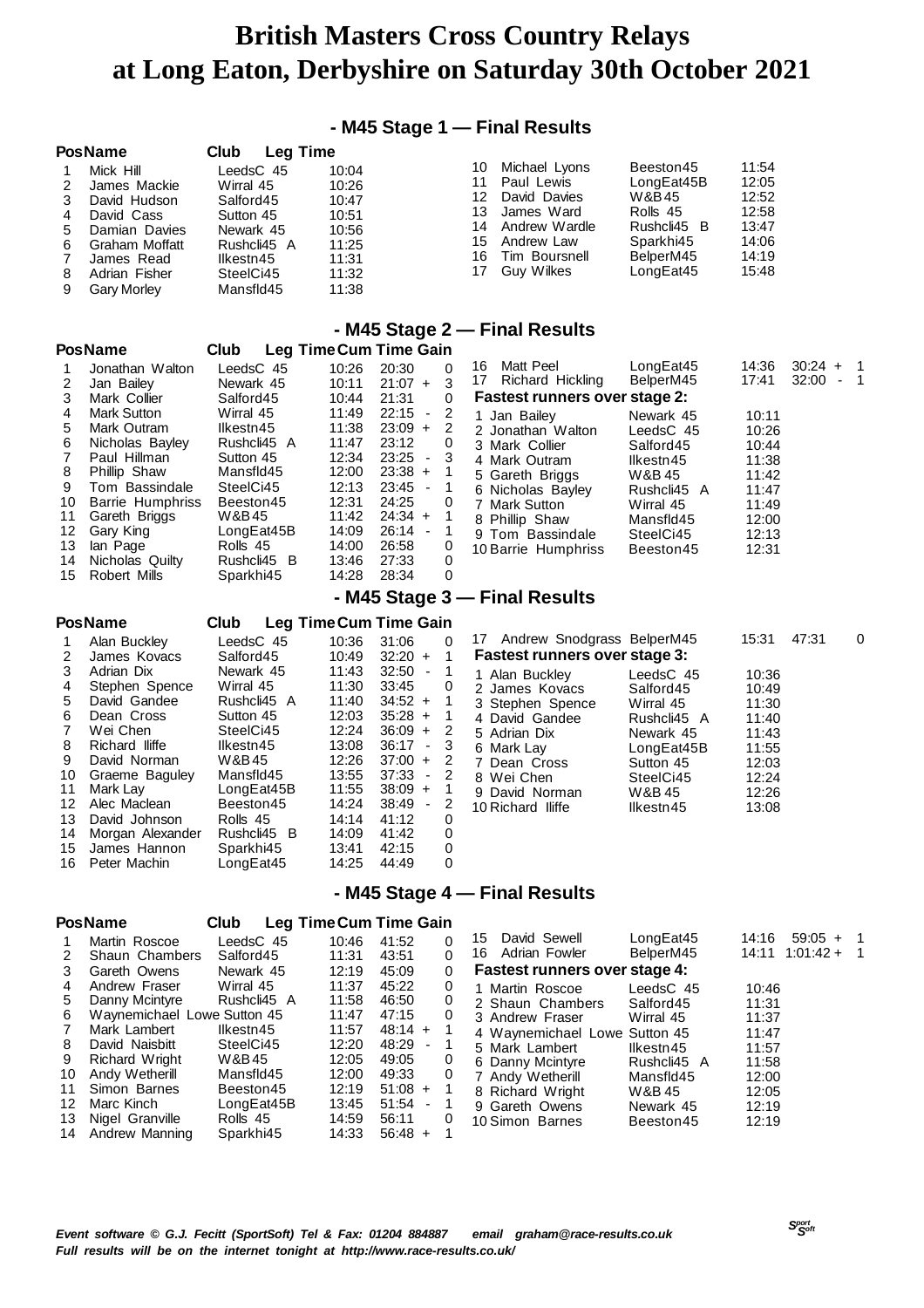### **- M45 Stage 5 — Final Results**

| <b>PosName</b>                                                                                                                                                                                                           | Club                                                                                                                          | Leg Time Cum Time Gain                                                                                                                                                                                            |                               | <b>Phil Abbott</b><br>14                                                                                                                                                        | LongEat45                                                                                                                   | $13:37$ $1:12:42 + 1$                                                                  |   |
|--------------------------------------------------------------------------------------------------------------------------------------------------------------------------------------------------------------------------|-------------------------------------------------------------------------------------------------------------------------------|-------------------------------------------------------------------------------------------------------------------------------------------------------------------------------------------------------------------|-------------------------------|---------------------------------------------------------------------------------------------------------------------------------------------------------------------------------|-----------------------------------------------------------------------------------------------------------------------------|----------------------------------------------------------------------------------------|---|
| Greg Hull<br>Gary Dale<br>Craig Phillips<br>3                                                                                                                                                                            | LeedsC 45<br>Salford45<br>Wirral 45                                                                                           | 11:52<br>53:44<br>55:47<br>11:56<br>$56:20 +$<br>10:58                                                                                                                                                            | 0<br>$\Omega$                 | Steve Wakefield<br>15<br>David Horton<br>16<br><b>Fastest runners over stage 5:</b>                                                                                             | Rolls 45<br>BelperM45                                                                                                       | 16:49 1:13:00<br>$-2$<br>12:39 1:14:21                                                 | 0 |
| Lewis Hopkinson<br>4<br>Nick Burnside<br>5<br>lan Hunter<br>6<br>Jonathan Maston<br>Daniel Nugent<br>8<br>David Smith<br>9<br>Chris Lawson<br>10<br>Charlie Pearce<br>11<br>Gary Jordan<br>12<br>Patrick Finnegan<br>13. | Newark 45<br>Sutton 45<br>Ilkestn45<br>Rushcli45 A<br>Mansfld45<br>W&B45<br>SteelCi45<br>Beeston45<br>LongEat45B<br>Sparkhi45 | 11:12<br>56:21<br>$\sim$<br>11:36<br>$58:51 + 1$<br>10:56<br>$59:10 +$<br>12:47<br>$59:37 - 2$<br>$59:46 +$<br>10:13<br>11:47 1:00:52<br>12:30 1:00:59 -<br>13:36 1:04:44<br>13:22 1:05:16<br>$15:17$ $1:12:05 +$ | -2<br>$\Omega$<br>2<br>0<br>0 | 1 Daniel Nugent<br>2 Ian Hunter<br>3 Craig Phillips<br>4 Lewis Hopkinson<br>5 Nick Burnside<br>6 David Smith<br>7 Greg Hull<br>8 Gary Dale<br>9 Chris Lawson<br>10 David Horton | Mansfld45<br>Ilkestn45<br>Wirral 45<br>Newark 45<br>Sutton 45<br>W&B 45<br>LeedsC 45<br>Salford45<br>SteelCi45<br>BelperM45 | 10:13<br>10:56<br>10:58<br>11:12<br>11:36<br>11:47<br>11:52<br>11:56<br>12:30<br>12:39 |   |

### **M45 — Team Results — Final (nn) is team position after the appropriate stage.**

|   | <b>Leeds City AC M45</b><br>1              |     |                              |                   |                         | 53:44   |              | 12                      | <b>Long Eaton Rc M45</b>                        |              |                | 'В'                                   | 1:05:16  |     |              |
|---|--------------------------------------------|-----|------------------------------|-------------------|-------------------------|---------|--------------|-------------------------|-------------------------------------------------|--------------|----------------|---------------------------------------|----------|-----|--------------|
|   | 1 MickHill                                 | (1) | 10:04                        | 2                 | Jonathan Walton         |         | $(1)$ 10:26  |                         | 1 Paul Lewis                                    | $(11)$ 12:05 | 2              | Gary King                             |          |     | $(12)$ 14:09 |
|   | 3 Alan Buckley                             | (1) | 10:36                        | $\overline{4}$    | Martin Roscoe           | (1)     | 10:46        |                         | 3 Mark Lay                                      | $(11)$ 11:55 | $\overline{4}$ | Marc Kinch                            |          |     | $(12)$ 13:45 |
|   | 5 Greg Hull                                | (1) | 11:52                        |                   |                         |         |              |                         | 5 Gary Jordan                                   | $(12)$ 13:22 |                |                                       |          |     |              |
|   | <b>Salford Harriers M45</b><br>2           |     |                              |                   |                         | 55:47   |              | 13                      | <b>Sparkhill Harriers M45</b>                   |              |                |                                       | 1:12:05  |     |              |
| 1 | David Hudson                               | (3) | 10:47                        | 2                 | Mark Collier            | (3)     | 10:44        |                         | 1 Andrew Law                                    | $(15)$ 14:06 | 2              | <b>Robert Mills</b>                   |          |     | $(15)$ 14:28 |
| 3 | James Kovacs                               | (2) | 10:49                        | $\overline{4}$    | Shaun Chambers          | (2)     | 11:31        |                         | 3 James Hannon                                  | $(15)$ 13:41 | 4              | Andrew Manning                        |          |     | $(14)$ 14:33 |
|   | 5 Gary Dale                                | (2) | 11:56                        |                   |                         |         |              |                         | 5 Patrick Finnegan                              | $(13)$ 15:17 |                |                                       |          |     |              |
|   | 3<br><b>Wirral Ac M45</b>                  |     |                              |                   |                         | 56:20   |              | 14                      | <b>Long Eaton Rc M45</b>                        |              |                |                                       | 1:12:42  |     |              |
| 1 | James Mackie                               | (2) | 10:26                        | 2                 | Mark Sutton             |         | $(4)$ 11:49  |                         | 1 Guy Wilkes                                    | $(17)$ 15:48 |                | 2 Matt Peel                           |          |     | $(16)$ 14:36 |
|   | 3 Stephen Spence                           | (4) | 11:30                        | $\overline{4}$    | Andrew Fraser           |         | $(4)$ 11:37  |                         | 3 Peter Machin                                  | $(16)$ 14:25 | 4              | David Sewell                          |          |     | $(15)$ 14:16 |
|   | 5 Craig Phillips                           | (3) | 10:58                        |                   |                         |         |              |                         | 5 Phil Abbott                                   | $(14)$ 13:37 |                |                                       |          |     |              |
|   | <b>Newark Ac M45</b><br>4                  |     |                              |                   |                         | 56:21   |              | 15                      | <b>Rolls Royce Harriers M45</b>                 |              |                |                                       | 1:13:00  |     |              |
| 1 | Damian Davies                              | (5) | 10:56                        | 2                 | Jan Bailey              | (2)     | 10:11        |                         | 1 James Ward                                    | $(13)$ 12:58 | 2              | lan Page                              |          |     | $(13)$ 14:00 |
|   | 3 Adrian Dix                               | (3) | 11:43                        | $\overline{4}$    | Gareth Owens            | (3)     | 12:19        |                         | 3 David Johnson                                 | $(13)$ 14:14 | 4              | Nigel Granville                       |          |     | $(13)$ 14:59 |
|   | 5 Lewis Hopkinson                          | (4) | 11:12                        |                   |                         |         |              |                         | 5 Steve Wakefield                               | $(15)$ 16:49 |                |                                       |          |     |              |
|   | <b>Sutton In Ashfield M45</b><br>5         |     |                              |                   |                         | 58:51   |              | 16                      | <b>Belper Harriers M45</b>                      |              |                |                                       | 1:14:21  |     |              |
|   | 1 David Cass                               | (4) | 10:51                        | $\overline{2}$    | Paul Hillman            | (7)     | 12:34        |                         | 1 Tim Boursnell                                 | $(16)$ 14:19 |                | 2 Richard Hickling<br>4 Adrian Fowler |          |     | $(17)$ 17:41 |
| 3 | Dean Cross                                 | (6) | 12:03                        | 4                 | Waynemichael Lowe (6)   |         | 11:47        |                         | 3 Andrew Snodgrass (17) 15:31<br>5 David Horton |              |                |                                       |          |     | $(16)$ 14:11 |
|   | 5 Nick Burnside                            | (5) | 11:36                        |                   |                         |         |              |                         |                                                 | $(16)$ 12:39 |                |                                       |          |     |              |
|   | <b>Ilkeston RCM45</b><br>6                 |     |                              |                   |                         | 59:10   |              |                         | <b>Incomplete Teams:</b>                        |              |                |                                       |          |     |              |
| 1 | James Read                                 | (7) | 11:31                        | 2                 | Mark Outram             | (5)     | 11:38        |                         | <b>Rushcliffe Ac M45</b>                        |              |                | 'В'                                   |          |     |              |
|   |                                            |     |                              | 4                 |                         |         |              |                         |                                                 |              |                |                                       |          |     |              |
|   | 3 Richard lliffe                           | (8) | 13:08                        |                   | Mark Lambert            | (7)     | 11:57        |                         |                                                 |              |                |                                       |          |     |              |
|   | 5 Ian Hunter                               | (6) | 10:56                        |                   |                         |         |              |                         | 1 Andrew Wardle                                 |              |                | (14) 13:47 2 Nicholas Quilty          |          |     | $(14)$ 13:46 |
|   | <b>Rushcliffe Ac M45</b><br>7              |     |                              |                   | A'                      | 59:37   |              |                         | 3 Morgan Alexander (14) 14:09                   |              |                |                                       |          |     |              |
|   | 1 Graham Moffatt                           | (6) | 11:25                        | 2                 | Nicholas Bayley         |         | $(6)$ 11:47  |                         | <b>Fastest of all legs</b>                      |              |                |                                       |          |     |              |
|   | 3 David Gandee                             | (5) | 11:40                        | 4                 | Danny Mcintyre          | (5)     | 11:58        | 1                       | Mick Hill                                       |              |                | LeedsC 45                             | 10:04(1) |     |              |
|   | 5 Jonathan Maston                          | (7) | 12:47                        |                   |                         |         |              | $\overline{\mathbf{c}}$ |                                                 |              |                | Newark 45                             | 10:11    | (2) |              |
|   | <b>Mansfield Harriers M45</b><br>8         |     |                              |                   |                         | 59:46   |              |                         | Jan Bailey<br>Daniel Nugent                     |              | Mansfld45      |                                       | 10:13    |     |              |
|   | 1 Gary Morley                              |     | $(9)$ 11:38                  | 2                 | Phillip Shaw            |         | $(8)$ 12:00  | 3<br>4                  | Jonathan Walton                                 |              |                |                                       |          | (5) |              |
|   | 3 Graeme Baguley                           |     | $(10)$ 13:55                 | 4                 | Andy Wetherill          |         | $(10)$ 12:00 |                         |                                                 |              |                | LeedsC 45                             | 10:26    | (2) |              |
|   | 5 Daniel Nugent                            | (8) | 10:13                        |                   |                         |         |              | $=$                     | James Mackie                                    |              | Wirral 45      |                                       | 10:26    | (1) |              |
|   | <b>Wolverhampton &amp; Bilston 45</b><br>9 |     |                              |                   |                         | 1:00:52 |              | 6                       | Alan Buckley                                    |              |                | LeedsC 45                             | 10:36    | (3) |              |
|   | 1 David Davies                             |     | $(12)$ 12:52                 | 2                 | Gareth Briggs           |         | $(11)$ 11:42 | 7                       | Mark Collier                                    |              | Salford45      |                                       | 10:44    | (2) |              |
| 3 | David Norman                               | (9) | 12:26                        | 4                 | <b>Richard Wright</b>   |         | $(9)$ 12:05  | 8                       | Martin Roscoe                                   |              |                | LeedsC 45                             | 10:46    | (4) |              |
|   | 5 David Smith                              | (9) | 11:47                        |                   |                         |         |              | 9                       | David Hudson                                    |              | Salford45      |                                       | 10:47    | (1) |              |
|   | <b>Steel City Striders M45</b><br>10       |     |                              |                   |                         | 1:00:59 |              | 10                      | James Kovacs                                    |              | Salford45      |                                       | 10:49    | (3) |              |
|   | 1 Adrian Fisher                            | (8) | 11:32                        | 2                 | Tom Bassindale          |         | $(9)$ 12:13  |                         |                                                 |              |                |                                       |          |     |              |
|   | 3 WeiChen                                  | (7) | 12:24                        | 4                 | David Naisbitt          | (8)     | 12:20        |                         |                                                 |              |                |                                       |          |     |              |
|   | 5 Chris Lawson                             |     | $(10)$ 12:30                 |                   |                         |         |              |                         |                                                 |              |                |                                       |          |     |              |
|   | <b>Beeston Ac M45</b><br>11                |     |                              |                   |                         | 1:04:44 |              |                         |                                                 |              |                |                                       |          |     |              |
| 3 | 1 Michael Lyons<br>Alec Maclean            |     | $(10)$ 11:54                 | $\mathbf{2}$<br>4 | <b>Barrie Humphriss</b> |         | $(10)$ 12:31 |                         |                                                 |              |                |                                       |          |     |              |
|   | 5 Charlie Pearce                           |     | $(12)$ 14:24<br>$(11)$ 13:36 |                   | Simon Barnes            |         | $(11)$ 12:19 |                         |                                                 |              |                |                                       |          |     |              |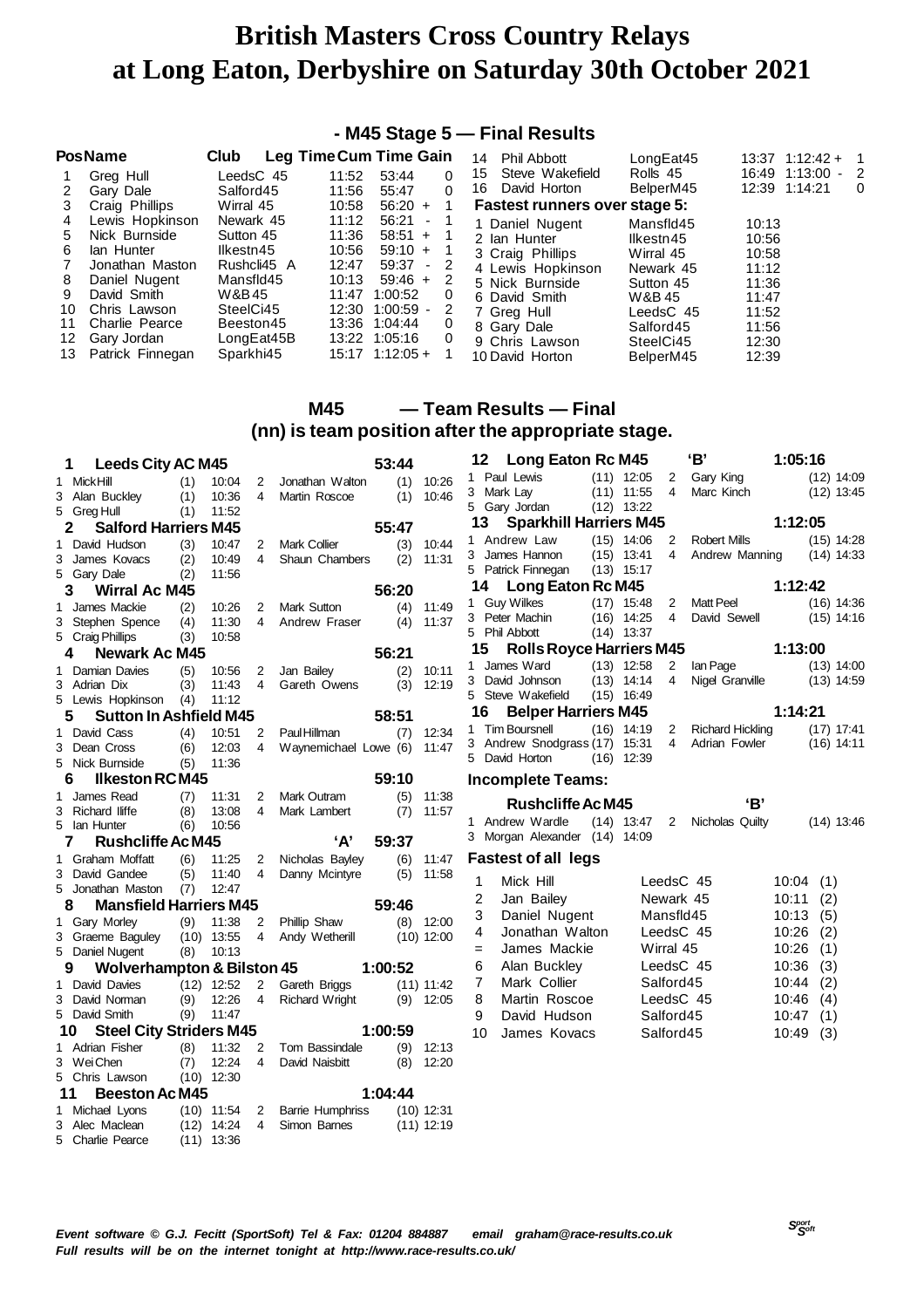### **- M55 Stage 1 — Final Results**

|                                                                               | <b>PosName</b>                                                                                                                                                                                                                                                | <b>Leg Time</b><br>Club                                                                                                                                                                                         |                                                                                                                                     |                                                                                                                                                                                                                                                                                                                                                                                                       |                                                                                                                                                                                                                                                                                                |                                                                                                                                                                                             |                                                                                                                   |                                                                 |                                                   |
|-------------------------------------------------------------------------------|---------------------------------------------------------------------------------------------------------------------------------------------------------------------------------------------------------------------------------------------------------------|-----------------------------------------------------------------------------------------------------------------------------------------------------------------------------------------------------------------|-------------------------------------------------------------------------------------------------------------------------------------|-------------------------------------------------------------------------------------------------------------------------------------------------------------------------------------------------------------------------------------------------------------------------------------------------------------------------------------------------------------------------------------------------------|------------------------------------------------------------------------------------------------------------------------------------------------------------------------------------------------------------------------------------------------------------------------------------------------|---------------------------------------------------------------------------------------------------------------------------------------------------------------------------------------------|-------------------------------------------------------------------------------------------------------------------|-----------------------------------------------------------------|---------------------------------------------------|
| 1<br>2<br>3<br>4<br>5<br>6<br>7<br>8<br>9                                     | Stephen Watmough Warrtn 55<br>Chris Southam<br>David Williams<br>Jonathan Grainger<br>lan Fraser<br>Jed Turner<br>Nick Luke<br>Simon Nash<br>Darren Riley                                                                                                     | Leiceste55<br>Guildfd 55<br>Soton M55<br><b>ECH 55</b><br>Sheffld55<br>Sutton 55<br>Redhill55<br>Sparkhi55                                                                                                      | 10:52<br>11:04<br>11:19<br>11:24<br>11:49<br>11:55<br>11:57<br>12:00<br>12:18                                                       |                                                                                                                                                                                                                                                                                                                                                                                                       | Richard Jones<br>10<br>11<br>Paul Hendrick<br>12<br>Neil Cort<br>13<br>Richard Cliff<br>14<br>Wayne Cranton<br>15<br>Peter Weldon<br>16<br>Steve Beddoe<br>Roger Morgan<br>17<br>Orys Seniuk<br>18                                                                                             | Shrews 55<br>Rushcli55<br>Ilkeston55<br>LongEato55<br>HolmePie55<br>Mansfld55 A<br>NorthDe55<br>Belper 55<br>Salford55                                                                      | 12:27<br>12:35<br>12:36<br>13:06<br>13:33<br>14:17<br>14:45<br>14:53<br>16:00                                     |                                                                 |                                                   |
|                                                                               |                                                                                                                                                                                                                                                               |                                                                                                                                                                                                                 |                                                                                                                                     |                                                                                                                                                                                                                                                                                                                                                                                                       | - M55 Stage 2 - Final Results                                                                                                                                                                                                                                                                  |                                                                                                                                                                                             |                                                                                                                   |                                                                 |                                                   |
|                                                                               | <b>PosName</b>                                                                                                                                                                                                                                                | Club                                                                                                                                                                                                            |                                                                                                                                     | <b>Leg Time Cum Time Gain</b>                                                                                                                                                                                                                                                                                                                                                                         |                                                                                                                                                                                                                                                                                                |                                                                                                                                                                                             |                                                                                                                   |                                                                 |                                                   |
| 1<br>2<br>3<br>4<br>5<br>6<br>7<br>8<br>9<br>10<br>11<br>12<br>13<br>14<br>15 | David Norman<br>Paul Whittingham<br>Rob Sheen<br>Paul Johnson<br>Geoff Lowry<br>David Renshaw<br>Saul Gallagher<br>Kevin Francis<br>Andrew Wadsworth Sparkhi55<br>Sean Henry<br>Steve Gelderd<br>Neil Emery<br>Paul Robinson<br>Alan Maplethorpe<br>Mark Burr | Warrtn 55<br>Sutton 55<br>Leiceste <sub>55</sub><br>Soton M55<br>Sheffld55<br>Guildfd 55<br><b>ECH 55</b><br>Shrews 55<br>HolmePie55<br>Redhill55<br>Rushcli55<br>Ilkeston55<br>LongEato55<br>Mansfld55 A       | 11:23<br>11:18<br>12:14<br>12:13<br>12:05<br>12:48<br>12:41<br>12:27<br>13:02<br>12:04<br>13:46<br>13:37<br>14:04<br>13:35<br>14:54 | 22:15<br>0<br>5<br>$23:15 +$<br>23:18<br>-1<br>$\overline{\phantom{a}}$<br>23:37<br>0<br>$24:00 +$<br>1<br>3<br>24:07<br>$\blacksquare$<br>24:30<br>2<br>$\blacksquare$<br>2<br>$24:54 +$<br>25:20<br>0<br>$25:37 +$<br>4<br>25:46<br>3<br>$\overline{\phantom{a}}$<br>26:12<br>$\blacksquare$<br>1<br>26:40<br>1<br>$\overline{\phantom{a}}$<br>1<br>26:41<br>$\overline{\phantom{a}}$<br>29:11<br>0 | Jim Feeney<br>16<br>17<br>lan Lilley<br>18<br>Gary Thomason<br><b>Fastest runners over stage 2:</b><br>1 Paul Whittingham<br>2 David Norman<br>3 Sean Henry<br>4 Geoff Lowry<br>5 Paul Johnson<br>6 Rob Sheen<br>7 Kevin Francis<br>8 Saul Gallagher<br>9 David Renshaw<br>10 Andrew Wadsworth | Belper 55<br>NorthDe55<br>Salford55<br>Sutton 55<br>Warrtn 55<br>HolmePie55<br>Sheffld55<br>Soton M55<br>Leiceste55<br>Shrews 55<br><b>ECH 55</b><br>Guildfd 55<br>Sparkhi <sub>55</sub>    | 14:21<br>14:33<br>14:46<br>11:18<br>11:23<br>12:04<br>12:05<br>12:13<br>12:14<br>12:27<br>12:41<br>12:48<br>13:02 | $29:14 +$<br>29:18<br>$\overline{\phantom{a}}$<br>30:46         | 1<br>1<br>0                                       |
|                                                                               |                                                                                                                                                                                                                                                               |                                                                                                                                                                                                                 |                                                                                                                                     | - M55 Stage 3 –                                                                                                                                                                                                                                                                                                                                                                                       | - Final Results                                                                                                                                                                                                                                                                                |                                                                                                                                                                                             |                                                                                                                   |                                                                 |                                                   |
| 1<br>2<br>3<br>4<br>5<br>6<br>7<br>8<br>9<br>10<br>11<br>12<br>13<br>14       | <b>PosName</b><br>Gareth Deacon<br>Mark Tennyson<br>Scott Augur<br>David Gill<br>Mikko Juusola<br>Paul Castledine<br>Simon Grundy<br>Haydn Jones<br>Rob Hand<br>David Pearson<br>Kevin Baker<br>Edmond Murden<br>David Walsh<br>Alan Bower                    | Club<br>Leiceste <sub>55</sub><br>Guildfd 55<br>Soton M55<br>Warrtn 55<br>Sheffld55<br>Sutton 55<br><b>ECH 55</b><br>Shrews 55<br>HolmePie55<br>Sparkhi55<br>Rushcli55<br>LongEato55<br>Redhill55<br>llkeston55 | 11:27<br>10:49<br>11:48<br>13:17<br>11:45<br>12:36<br>12:26<br>12:16<br>12:25<br>13:17<br>12:29<br>12:44<br>13:43<br>16:22          | Leg Time Cum Time Gain<br>$34:45 +$<br>2<br>$34:56 +$<br>4<br>$35:25 +$<br>1<br>35:32<br>3<br>$\overline{\phantom{a}}$<br>35:45<br>0<br>35:51<br>4<br>$\overline{\phantom{a}}$<br>0<br>36:56<br>37:10<br>0<br>$38:02 +$<br>1<br>38:37<br>1<br>$\overline{\phantom{a}}$<br>$38:41 +$<br>1<br>2<br>$39:25 +$<br>39:29<br>2<br>$\overline{\phantom{a}}$<br>43:02<br>1<br>$\overline{\phantom{a}}$        | 15<br>Robert Booth<br>Geoff Voce<br>16<br>17<br>Chris Jackson<br><b>Fastest runners over stage 3:</b><br>1 Mark Tennyson<br>2 Gareth Deacon<br>3 Mikko Juusola<br>4 Scott Augur<br>5 Haydn Jones<br>6 Rob Hand<br>7<br>Simon Grundy<br>8 Kevin Baker<br>9 Paul Castledine<br>10 Edmond Murden  | NorthDe55<br>Mansfld55 A<br>Belper 55<br>Guildfd 55<br>Leiceste <sub>55</sub><br>Sheffld55<br>Soton M55<br>Shrews 55<br>HolmePie55<br><b>ECH 55</b><br>Rushcli55<br>Sutton 55<br>LongEato55 | 14:13<br>14:55<br>15:40<br>10:49<br>11:27<br>11:45<br>11:48<br>12:16<br>12:25<br>12:26<br>12:29<br>12:36<br>12:44 | $43:31 +$<br>44:06<br>$\blacksquare$<br>44:54<br>$\blacksquare$ | - 2<br>$\overline{1}$<br>$\overline{\phantom{1}}$ |
|                                                                               |                                                                                                                                                                                                                                                               |                                                                                                                                                                                                                 |                                                                                                                                     |                                                                                                                                                                                                                                                                                                                                                                                                       | - M55 Stage 4 – Final Results                                                                                                                                                                                                                                                                  |                                                                                                                                                                                             |                                                                                                                   |                                                                 |                                                   |
|                                                                               | <b>PosName</b>                                                                                                                                                                                                                                                | Club                                                                                                                                                                                                            |                                                                                                                                     | <b>Leg Time Cum Time Gain</b>                                                                                                                                                                                                                                                                                                                                                                         |                                                                                                                                                                                                                                                                                                |                                                                                                                                                                                             |                                                                                                                   |                                                                 |                                                   |
| 1<br>2<br>3                                                                   | Phillip Makepeace<br><b>Terry Booth</b>                                                                                                                                                                                                                       | Leiceste55<br>Guildfd 55                                                                                                                                                                                        | 10:52<br>10:49                                                                                                                      | 45:37<br>0<br>45:45<br>0<br>46:26                                                                                                                                                                                                                                                                                                                                                                     | Malcolm Weir<br>15<br>David Hicken<br>16<br>Ivan Colton<br>17                                                                                                                                                                                                                                  | Belper 55<br>NorthDe55<br>Mansfld55 A                                                                                                                                                       | 13:24<br>15:32<br>15:29                                                                                           | $58:18 + 2$<br>59:03<br>59:35                                   | $-1$<br>- 1                                       |

14 Thomas Tillson

Mark Rose HolmePie55 14:55 52:57 - 4

 Andrew Dickenson LongEato55 12:54 52:19 + 2 11 Tahir Akhtar Sparkhi55 13:58<br>12 David Sweet Rushcli55 14:05 12 David Sparkhi55 13:58 52:35 - 1<br>
12 Rushcli55 14:05 52:46 - 1<br>
14:55 52:57 - 4

 Chris Ireland Sheffld55 11:23 6 Tim Clayton Sutton 55 11:58<br>7 Martin Hargreaves Shrews 55 12:04 Martin Hargreaves Shrews 55 12:04 8 Paul Newton Redhill55 12:45<br>12:54 9 Andrew Dickenson LongEato55 12:54<br>10 Alan Kennedy ECH 55 13:07 9 Andrew Dickenson LongEato55 12:54<br>10 Alan Kennedy ECH 55 13:07 10 Alan Kennedy